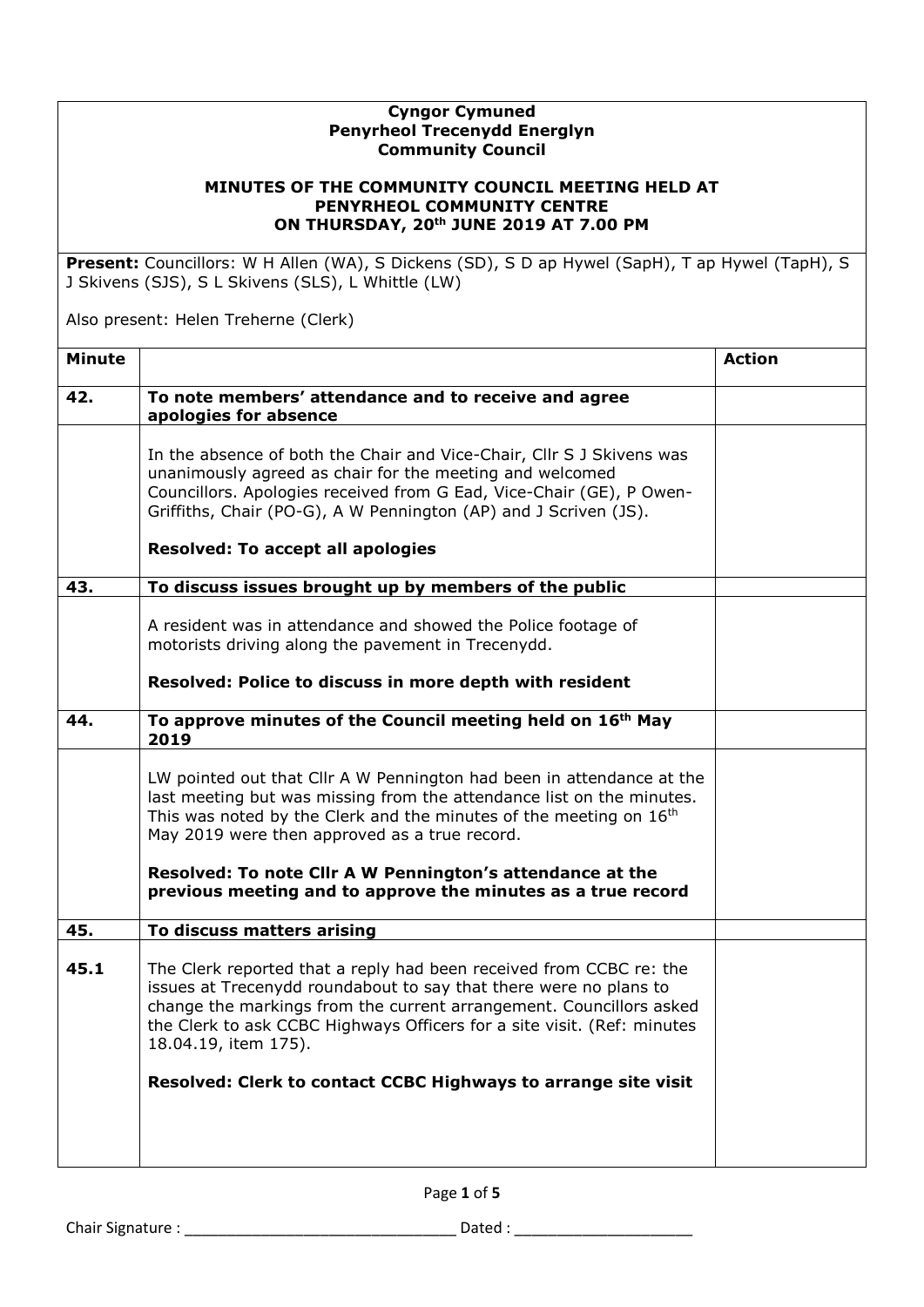| 45.2<br>45.3 | The Clerk reported that she had received a reply from CCTV re:<br>installation of CCTV cameras in Aneurin Park after a series of anti-<br>social behaviour and vandalism. The cost of installing the post holding<br>the camera (including power, maintenance etc) would be prohibitive.<br>Councillors asked the Clerk to ascertain the exact costings. (Ref:<br>minutes 18.04.19, item 179.3)<br><b>Resolved: Clerk to ask CCBC for exact costings</b><br>The Clerk reported that a reply had been received from CCBC<br>regarding the request for barrier cost for Penrhos. The existing<br>dropped kerbs were currently on the desire line for pedestrians and<br>relocating the crossing point further could create further problems. As |  |
|--------------|-----------------------------------------------------------------------------------------------------------------------------------------------------------------------------------------------------------------------------------------------------------------------------------------------------------------------------------------------------------------------------------------------------------------------------------------------------------------------------------------------------------------------------------------------------------------------------------------------------------------------------------------------------------------------------------------------------------------------------------------------|--|
|              | Cllrs Owen-Griffiths and Scriven had attended the site visit and were<br>not in attendance at the meeting, it was resolved that this would be<br>deferred to the next meeting.                                                                                                                                                                                                                                                                                                                                                                                                                                                                                                                                                                |  |
|              | Resolved: to defer to next meeting                                                                                                                                                                                                                                                                                                                                                                                                                                                                                                                                                                                                                                                                                                            |  |
| 46.          | <b>To discuss Police matters</b>                                                                                                                                                                                                                                                                                                                                                                                                                                                                                                                                                                                                                                                                                                              |  |
|              | PC Adams and PCSO Hadji-Aghalar were in attendance. They reported<br>anti-social behaviour in Llwyn On Street, which did stop when Police<br>flooded the area. Off-road bikes were still a problem and officers were<br>now trained on stinger. Councillors reported many sightings of off-road<br>bikes on the road, one with three people on board and no helmets.<br>Another reported a bike rider doing a wheelie and the bike had no<br>number plate. PC Adams said that they were very aware of the<br>problem and they had an intervention in mind but needed three<br>officers to do it.                                                                                                                                              |  |
|              | Re: warrants, three people had been sentenced for drug offences.<br>There had been anti-social behaviour in Aneurin Park and three<br>individuals had been identified and were being dealt with.                                                                                                                                                                                                                                                                                                                                                                                                                                                                                                                                              |  |
|              | SJS reported that a large quantity of cannabis plants had been<br>dumped on the mountain.                                                                                                                                                                                                                                                                                                                                                                                                                                                                                                                                                                                                                                                     |  |
|              | A member of the public showed Police CCTV footage of cars driving<br>along pavements in Trecenydd. This was now in Police hands.                                                                                                                                                                                                                                                                                                                                                                                                                                                                                                                                                                                                              |  |
|              | <b>Resolved: Noted</b>                                                                                                                                                                                                                                                                                                                                                                                                                                                                                                                                                                                                                                                                                                                        |  |
| 47.          | To discuss items/issues brought up by Councillors                                                                                                                                                                                                                                                                                                                                                                                                                                                                                                                                                                                                                                                                                             |  |
| 47.1         | LW reported that he had spoken on Hendredenny Reserve Matters and<br>had brought up the issue of sewage etc.<br>SD reported that groundwork had begun on the old Cwm Ifor site and                                                                                                                                                                                                                                                                                                                                                                                                                                                                                                                                                            |  |
|              | mud and slurry was being left on the footpath. Workers did clean up<br>when asked. Concrete had also spilled out under the fence onto the<br>footpath and was being washed away into the gutters. It was resolved<br>that the Clerk would contact CCBC to inform them of these issues.                                                                                                                                                                                                                                                                                                                                                                                                                                                        |  |
|              | <b>Resolved: Clerk to contact CCBC</b>                                                                                                                                                                                                                                                                                                                                                                                                                                                                                                                                                                                                                                                                                                        |  |

Page **2** of **5**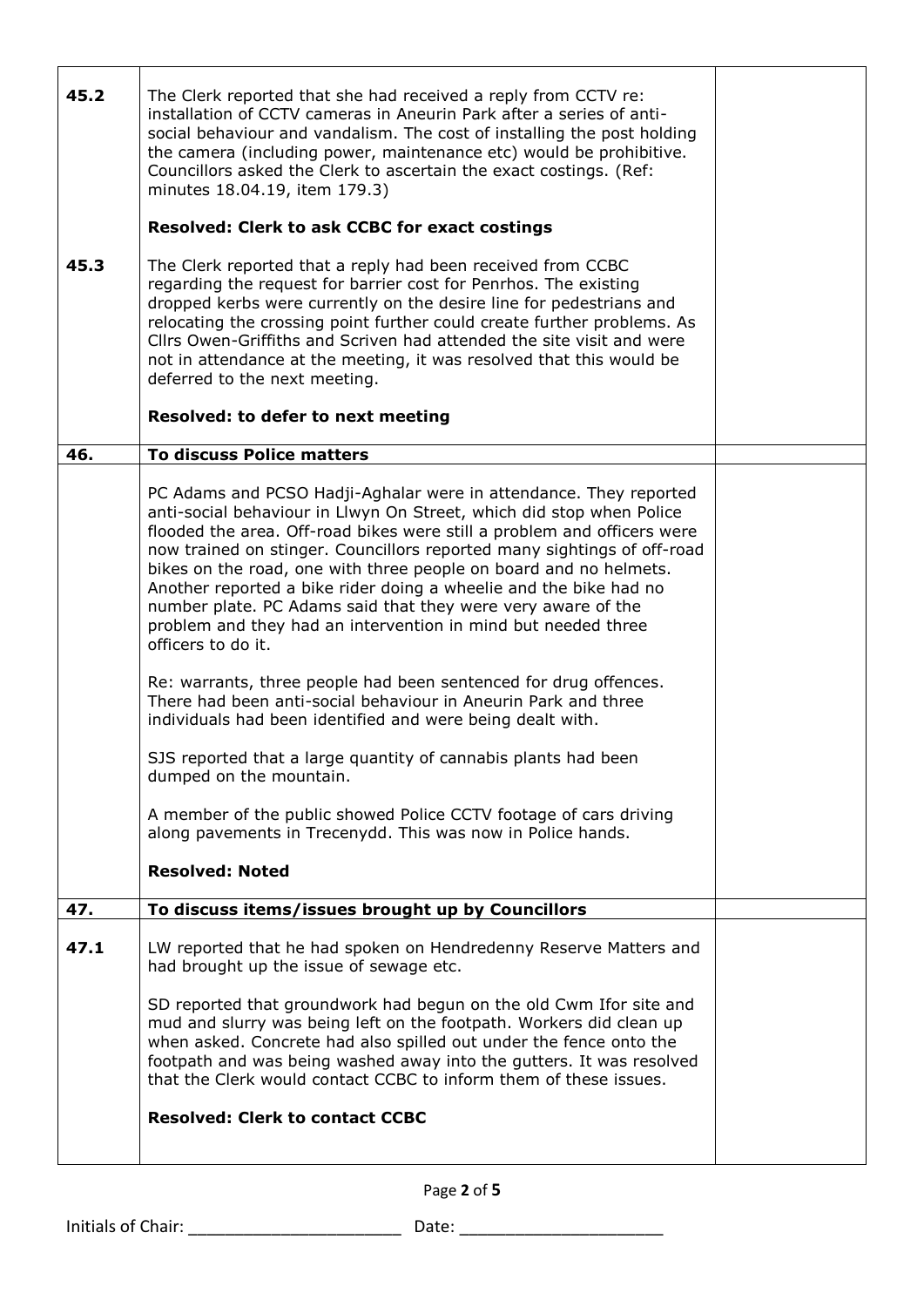| 47.2<br>47.3 | SS reported that he had written to Sophie Howe, the Future<br>Generations Commissioner for Wales re: ongoing issues on the<br>common, which were affecting people's access and enjoyment. He said<br>that organisations were not working together on this issue. The farmer<br>had been seen spraying something on the land and there had been<br>substantial access blockage in Senghenydd. SS had also contacted the<br>Ramblers' Association Wales and asked that they make branch<br>members aware of these issues.<br><b>Resolved: Noted</b><br>LW reported that he had received an email re: closure of footpath at St<br>Cenydd for 3-4 weeks during the six-weeks summer holidays. He said<br>that this would present a danger to the public and to the children<br>attending the playscheme at Hendre Junior School. LW to contact<br>CCBC re: providing some sort of temporary crossing as the roundabout<br>was very dangerous. |           |
|--------------|--------------------------------------------------------------------------------------------------------------------------------------------------------------------------------------------------------------------------------------------------------------------------------------------------------------------------------------------------------------------------------------------------------------------------------------------------------------------------------------------------------------------------------------------------------------------------------------------------------------------------------------------------------------------------------------------------------------------------------------------------------------------------------------------------------------------------------------------------------------------------------------------------------------------------------------------|-----------|
|              | Resolved: LW to contact CCBC re: temporary crossing                                                                                                                                                                                                                                                                                                                                                                                                                                                                                                                                                                                                                                                                                                                                                                                                                                                                                        |           |
| 48.          | To receive reports on Councillor attendance at<br>meetings/committees                                                                                                                                                                                                                                                                                                                                                                                                                                                                                                                                                                                                                                                                                                                                                                                                                                                                      |           |
| 48.1         | LW reported that he had attended a Planning meeting and had met<br>with a CCBC Highways Officer with JS re: driving on pavements in<br>Trecenydd.                                                                                                                                                                                                                                                                                                                                                                                                                                                                                                                                                                                                                                                                                                                                                                                          |           |
| 48.2         | SJS reported that he had attended playscheme registration.                                                                                                                                                                                                                                                                                                                                                                                                                                                                                                                                                                                                                                                                                                                                                                                                                                                                                 |           |
| 48.3         | SD reported that she had attended playscheme registration and a<br>Community Centre management meeting.                                                                                                                                                                                                                                                                                                                                                                                                                                                                                                                                                                                                                                                                                                                                                                                                                                    |           |
| 48.4         | WA reported that he had attended playscheme registration.                                                                                                                                                                                                                                                                                                                                                                                                                                                                                                                                                                                                                                                                                                                                                                                                                                                                                  |           |
| 48.5         | SLS reported that she had attended playscheme registration.                                                                                                                                                                                                                                                                                                                                                                                                                                                                                                                                                                                                                                                                                                                                                                                                                                                                                |           |
| 48.6         | SD, GE, SaH, TaH, PO-G, LW and JS had attended the litter-pick.                                                                                                                                                                                                                                                                                                                                                                                                                                                                                                                                                                                                                                                                                                                                                                                                                                                                            |           |
|              | <b>Resolved: Noted</b>                                                                                                                                                                                                                                                                                                                                                                                                                                                                                                                                                                                                                                                                                                                                                                                                                                                                                                                     |           |
| 49.          | To receive report from Youth Ambassador                                                                                                                                                                                                                                                                                                                                                                                                                                                                                                                                                                                                                                                                                                                                                                                                                                                                                                    |           |
|              | SJS and Clerk to go through requirements for advert. If any major<br>changes, to be brought back to next meeting.                                                                                                                                                                                                                                                                                                                                                                                                                                                                                                                                                                                                                                                                                                                                                                                                                          |           |
|              | <b>Resolved: Clerk and SJS to arrange</b>                                                                                                                                                                                                                                                                                                                                                                                                                                                                                                                                                                                                                                                                                                                                                                                                                                                                                                  | SJS/Clerk |
| 50.          | To discuss planning applications                                                                                                                                                                                                                                                                                                                                                                                                                                                                                                                                                                                                                                                                                                                                                                                                                                                                                                           |           |
|              | The following planning applications were discussed:                                                                                                                                                                                                                                                                                                                                                                                                                                                                                                                                                                                                                                                                                                                                                                                                                                                                                        |           |
| 50.1         | 19/0340/FULL - 9 Raglan Court, Hendredenny, Caerphilly CF83 2TF<br>- Erect two-storey side extension and create two additional car parking<br>spaces                                                                                                                                                                                                                                                                                                                                                                                                                                                                                                                                                                                                                                                                                                                                                                                       |           |
|              |                                                                                                                                                                                                                                                                                                                                                                                                                                                                                                                                                                                                                                                                                                                                                                                                                                                                                                                                            |           |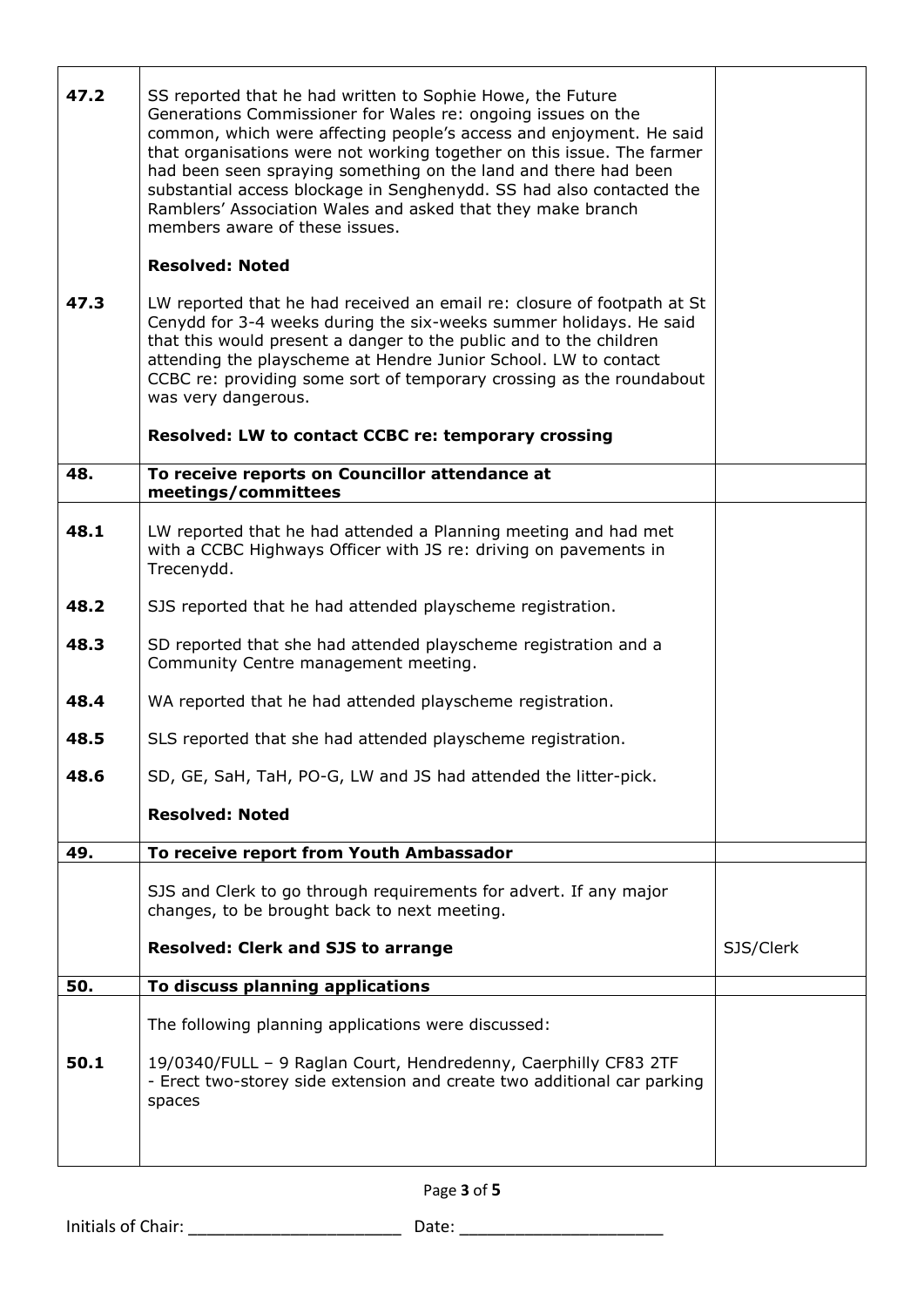| 50.2 | 19/0354/FULL - 28 Drum Tower View, Caerphilly CF83 2XY<br>- Remove existing boundary wall and reposition wall or fence at extent<br>of property boundary                                                                                                                                                                                                                                                                                                                                                                                                                                                                                                                                                                                    |  |
|------|---------------------------------------------------------------------------------------------------------------------------------------------------------------------------------------------------------------------------------------------------------------------------------------------------------------------------------------------------------------------------------------------------------------------------------------------------------------------------------------------------------------------------------------------------------------------------------------------------------------------------------------------------------------------------------------------------------------------------------------------|--|
| 50.3 | 19/0408/FULL - 6 Pembroke Court, Hendredenny, Caerphilly CF83 2TN<br>- Erect a single-storey rear extension<br>SaH and Tap declared an interest in this item as they were the<br>applicants' next door neighbours.                                                                                                                                                                                                                                                                                                                                                                                                                                                                                                                          |  |
| 50.4 | 19/0417/FULL - 3 Bardsey Island Way, Caerphilly CF83 2DD<br>- Erect rear single storey extension                                                                                                                                                                                                                                                                                                                                                                                                                                                                                                                                                                                                                                            |  |
| 50.5 | 19/0418/COU - 9 Cae Marchog, Caerphilly CF83 2TZ<br>Change use of land to domestic garden                                                                                                                                                                                                                                                                                                                                                                                                                                                                                                                                                                                                                                                   |  |
| 50.6 | 19/0466/FULL - Land at grid ref 312535 186672 Groeswen Road,<br>Groeswen<br>- Erection of timber framed agricultural building                                                                                                                                                                                                                                                                                                                                                                                                                                                                                                                                                                                                               |  |
|      | Resolved: In the general interest of the community that:                                                                                                                                                                                                                                                                                                                                                                                                                                                                                                                                                                                                                                                                                    |  |
|      | having been previously circulated to Members and having received no<br>comments or objections in respect of application 50.1 to 50.5, the<br>Clerk's action in informing the Planning Authority that the Council does<br>not wish to make any comments or raise any objections to the<br>application be noted. Re: 50.6, request that this be referred to full<br>planning committee as Councillors aware that concerns have been<br>raised by residents over access.                                                                                                                                                                                                                                                                       |  |
| 51.  | To receive update on WHQS/Skate Park                                                                                                                                                                                                                                                                                                                                                                                                                                                                                                                                                                                                                                                                                                        |  |
|      |                                                                                                                                                                                                                                                                                                                                                                                                                                                                                                                                                                                                                                                                                                                                             |  |
|      | SJS reported that there was good news on the skate park and that<br>work would be starting soon. Clerk to contact WHQS Officer re: official<br>opening and inviting skilled skaters to do display and to pass o tips.<br>Skate Park Committee to be convened.                                                                                                                                                                                                                                                                                                                                                                                                                                                                               |  |
|      | <b>Resolved: Clerk to contact WHQS Officer</b>                                                                                                                                                                                                                                                                                                                                                                                                                                                                                                                                                                                                                                                                                              |  |
| 52.  | To discuss litter-picking project                                                                                                                                                                                                                                                                                                                                                                                                                                                                                                                                                                                                                                                                                                           |  |
|      | In the absence of GE, this item would be deferred to next meeting.<br>Resolved: To be deferred to next meeting                                                                                                                                                                                                                                                                                                                                                                                                                                                                                                                                                                                                                              |  |
|      |                                                                                                                                                                                                                                                                                                                                                                                                                                                                                                                                                                                                                                                                                                                                             |  |
| 53.  | To discuss local health facilities<br>The Clerk had received a reply from the Aneurin Bevan Health Board to<br>say that a representative could come to a future meeting of the<br>Community Council. Clerk to arrange. SD reported that a resident had<br>had to go to Lansbury Park as Penyrheol surgery closed three<br>afternoons a week. The community needed a functioning surgery. SS<br>reported that he had attended the Social and Welfare Scrutiny<br>Committee and Aneurin Bevan's strategy was for 90% of healthcare to<br>be delivered through GP surgeries. However, there had been loss of<br>surgeries in the county borough. SJS had raised the issue of Penyrheol<br>in that there were so many houses but no facilities. |  |

Page **4** of **5**